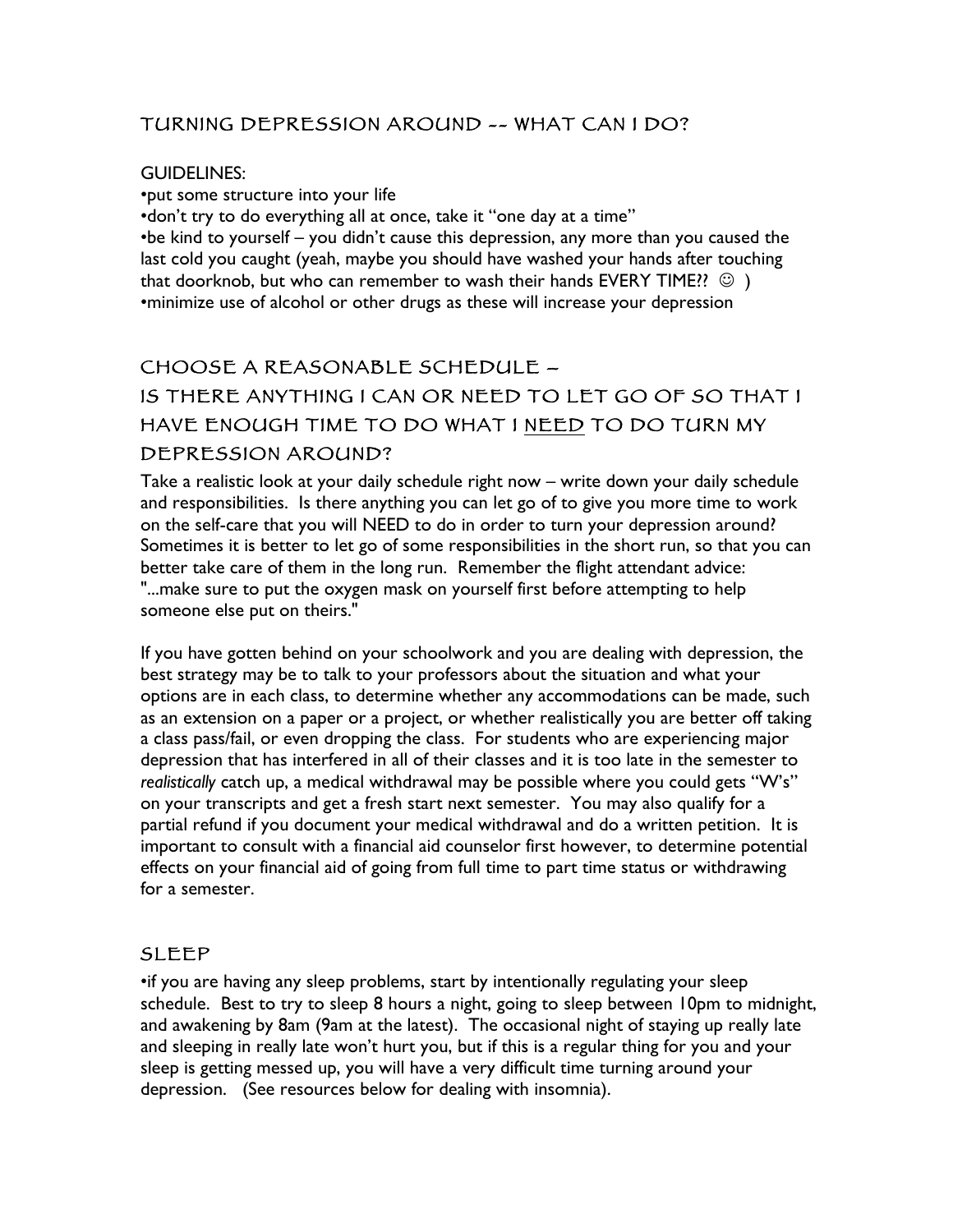#### EXERCISE

This is one of the single biggest things you can do to turn around depression; exercise 3-4 times a week, about a half hour of rhythmic exercise like walking (if you're feeling really sluggish, try to get in a couple of more intense workouts like running or using a exercise bike). Find a form of exercise you enjoy at least a little; or if you really hate the gym but know you feel a lot better after you workout and it's winter and the gym is the only place you realistically will exercise, get an exercise buddy to go with you, or just remind yourself of how good you will feel when you get done. Yoga is a helpful practice (and there are free groups right on campus). Outdoor activities in nature are especially helpful with depression.

#### MAKE SOCIAL PLANS

•even if you don't feel like it, make plans to get together with friends and family. Reconnect with old friends that you can be real with (if they don't live in town, reconnect with them by phone/Skype/Facebook).

Identify at least one friend or family member that you can be real with, and really talk to them about how you are feeling. If you fear that you are "burdening" them, let them know that you would like support right now, but that you don't want it to become too much for them, and ask for them to let you know if it does become too much. Then you don't have to worry about it.

## DO A SELF-NURTURING ACTIVITY EACH DAY

Make a list of comforting things you can do for yourself every day, keep this list somewhere where you can SEE it, and when you are feeling down, reach for the list and just TRY one thing. You can work with your counselor to make a list that works for you, but here are a couple of ideas: take a hot shower, go for a short walk somewhere in nature, watch a TV comedy, ask a friend for a neck-rub, listen to some relaxing music or go on ITunes and buy ONE new song you like …(you get the idea).

## DEPRESSION TALK AWARENESS— DON'T BELIEVE ALL OF YOUR THOUGHTS

Learn to become aware of your own "depression talk". What are the thought patterns that you go to automatically when your mood is low? Start by just noticing when you are having a negative or self-critical thought, and wondering to yourself, "could that be depression talking?" Just the act of noticing your thoughts will start to give you a little more power over them. Some people try journaling from their depression voice to see what depression is saying to them and to learn more about their depression. Some people find it is helpful to talk back to the depression with more positive thoughts. Learn to recognize, those are just thoughts, it's not the truth – don't buy into it. The thoughts then start to lose their power.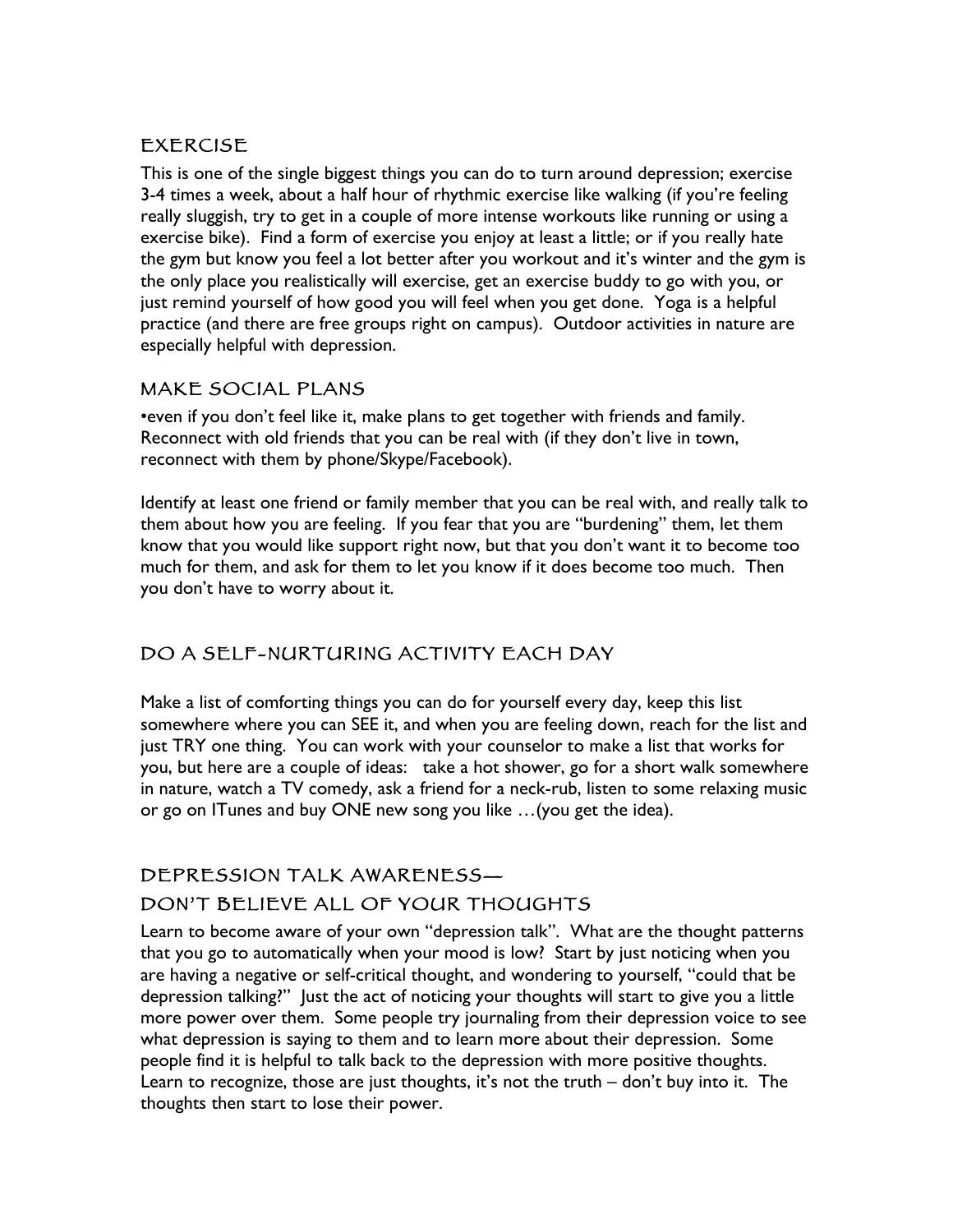### DO SOMETHING PRODUCTIVE EACH DAY (EVEN IF IT'S SMALL)

Make a list of short tasks and try to do one each day. Clean your room, wash your dishes, update your Facebook page, call a friend to see how their day was, walk your dog or your neighbor's dog, (you get the idea!) At the end of the day, write down three things you accomplished that you feel good about (even if it is just "I made this list.").

#### NUTRITION

•try to eat regular meals even if you don't really feel like it •try to eat protein throughout the day, especially at breakfast •consider vitamin B-complex supplements •consider vitamin D3 supplements (especially if it is winter); you can get your vitamin D levels tested by your family physician, but research indicates many people in Minnesota are low on Vitamin D, which has a direct effect on mood •try not to rely on sugar and caffeine for mood boosts; instead try to eat lots of complex carbs that will keep your blood sugar level steady •be aware if you are "emotionally eating" as a way to comfort yourself, which is common with depression; if this is the case it is especially important to be kind to yourself rather than getting down on yourself, just use this as information that you are feeling depressed, and see if you can sometimes do something else to comfort yourself

#### other than using food

#### PAY ATTENTION TO YOUR RELATIONSHIP ENERGY

Are you spending a lot of time with people who are really negative? With people who criticize you a lot or subtly put you down? With people who are really needy but don't give a lot back to you? With people who are always having some big drama or emergency? With people who gossip a lot? With people you don't trust?

Or are you choosing to spend your time with people who really listen to you and how you are doing, who encourage and support you, who are positive about other people, who don't get caught up in drama all the time. Do you spend time with people who make pretty good choices about how they cope with stress? With people you feel safe with, and can just be yourself around (even if "yourself" that day is kind of down and sad?)

#### USE ART

Do something creative, even for just a little bit. This could be as simple as getting a coloring book and crayons out, or finding a photo you took of a friend and making them a card, or photoshopping some art, doing a scrapbook page, going and playing a piano in one of the practice rooms, grabbing a friend's guitar, writing a poem….maybe there is something you used to love doing and haven't done lately? Or something you've always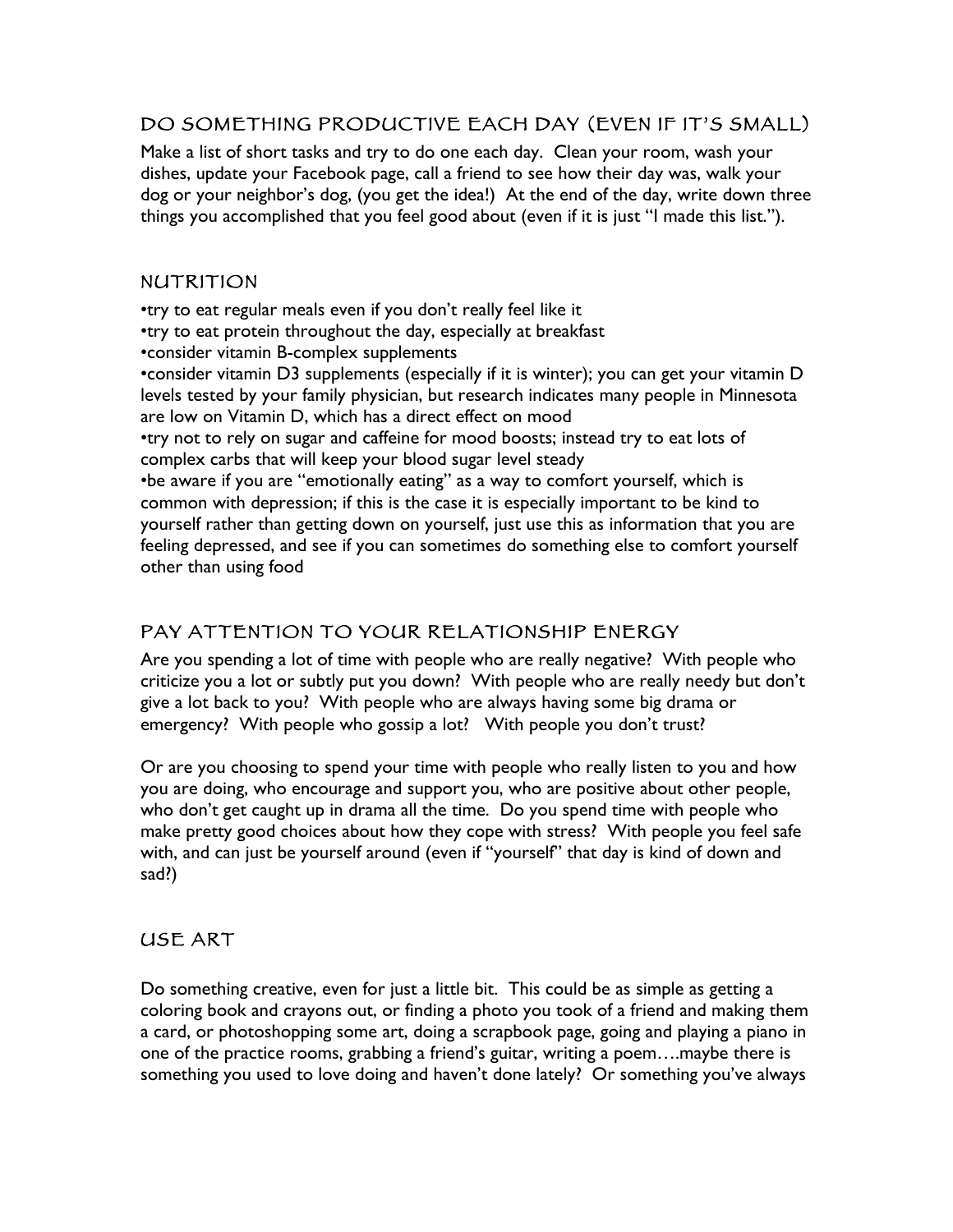wanted to try? You could even just go to one of the art galleries on campus and appreciate some art, or go hear some live music at the Cedar Cultural Center.

#### SPIRITUALITY

If you have a spiritual community, now might be a good time to get reconnected. Maybe there is a favorite book that reminds you of what is really important to you that you want to reread or keep around. Maybe you have a spiritual friend or mentor that could help you talk through your current struggles. Maybe you just need more time in nature if that is something that spiritually connects you. Maybe you want to try something new, like the student Mindfulness Club that supports students in practicing mindfulness techniques. You can also find resources for practicing mindfulness meditation online (see the CWC website, or if you have a smartphone, try one of the free apps such as the Headspace app).

If you find you are questioning your faith or spiritual values, that's okay too (and according to researcher Sharon Parks, part of normal, healthy college student faith development). Find someone that you feel safe talking to about that (maybe your counselor can help you brainstorm), and Pastor Sonja and Pastor Justin at Campus Ministry are always happy to talk with students of any faith background, or no faith, about their spiritual questions and concerns – they provide compassionate, nonjudgmental, confidential listening, support, and pastoral care.

#### MEDICATION

Short-term (4-6 months) of anti-depressant medication, in combination with counseling, can be very helpful in turning around depression. This is especially important to consider if you are really not functioning in your day to day life (for example, having trouble getting out of bed, sleeping poorly, not eating much, getting way behind in classes and not doing your homework, or having lots of suicidal thoughts). If you use medication wisely and in consultation with a knowledgeable doctor, you may find that it is helpful with minimal side effects. Some people who have a particularly "small" genetic "container" for serotonin find that medication is helpful on a longer-term basis. If this is the case, it is especially important that you develop as many positive ways as possible for keeping your serotonin "container" full, however, as medications over the long-term lose effectiveness over time and have to be increased, which increases the possibility of side effects. You can minimize your long-term use of anti-depressant medication by practicing good self-care.

#### MAKE SURE THERE ISN'T ANOTHER PHYSICAL PROBLEM

You may want to schedule an annual physical with your family physician if you haven't lately, even if you aren't interested in medication. Your physician could rule out other physiological causes of depression, such as hypo-thyroidism, which is pretty common (especially in women). If you are a woman and are on hormonal birth control, you may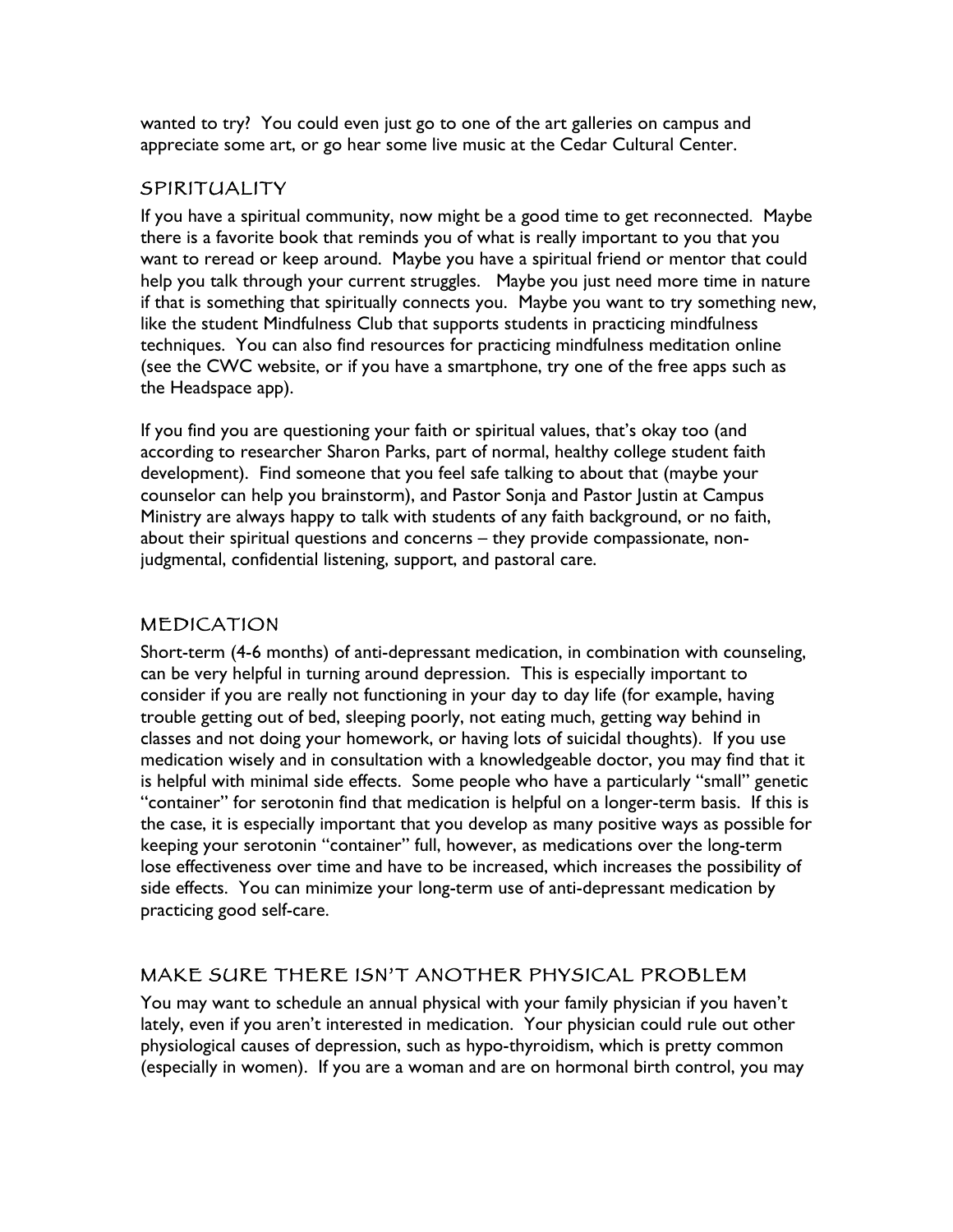want to check with your gynecologist or family physician to determine if the birth control hormones might be contributing to your issues with mood.

#### STAND UP TO PROCRASTINATION

Become aware of your own "cycle" of procrastination – putting off schoolwork, feeling the sense of impending doom as it hangs over your head, then perhaps having trouble getting started on a paper because you are so overwhelmed from putting it off, or having to stay up all night before a paper is due and missing sleep (or missing class). This process could be a contributor to depression if it is happening in your life.

Some helpful strategies for dealing with procrastination:

•try breaking a major paper or project down into steps and putting these steps into your planning calendar ahead of time.

•if you know you have work to do but find yourself procrastinating (going on Facebook or Instagram yet one more time, or cleaning your room for the  $3<sup>rd</sup>$  time, or talking to friends); sit down and answer this question: What do I need right now? What do I really need right now? If the answer is, I need to get some work done, then choose to do it.

•reward yourself when you follow through on a goal

•seek support from one of the academic coaches in the Academic Skills Office on campus – they can help you identify better study strategies, time management, and skills for dealing with procrastination

#### DEALING WITH INSOMNIA

Some helpful strategies for dealing with insomnia:

--exercise in the morning or late afternoon (not after 7pm or you may have more difficulty falling asleep)

--do not spend "screen time" for at least an hour, preferably two, before bed --if you find you are worrying a lot when you go to bed, take some intentional

"productive worry time" earlier in the day (either go for a walk and just think, talk to a friend, or journal about what you are worried about or make a "to do" list – do not do this right before bed!)

--use a relaxation technique in the evening and when you go to bed (such as a "progressive relaxation" where you tense and release the muscles in your body, starting with your head and working towards your feet); it can be helpful to just focus on your breathing and let yourself breathe slowly and deeply

--try a guided imagery CD such as Naparstek's "Healthy Sleep" (available for checkout at the reserve desk of the library under Center for Wellness & Counseling; or for purchase and download at healthjourneys.com)

--resist napping during the day as this may interfere with your ability to fall asleep at night